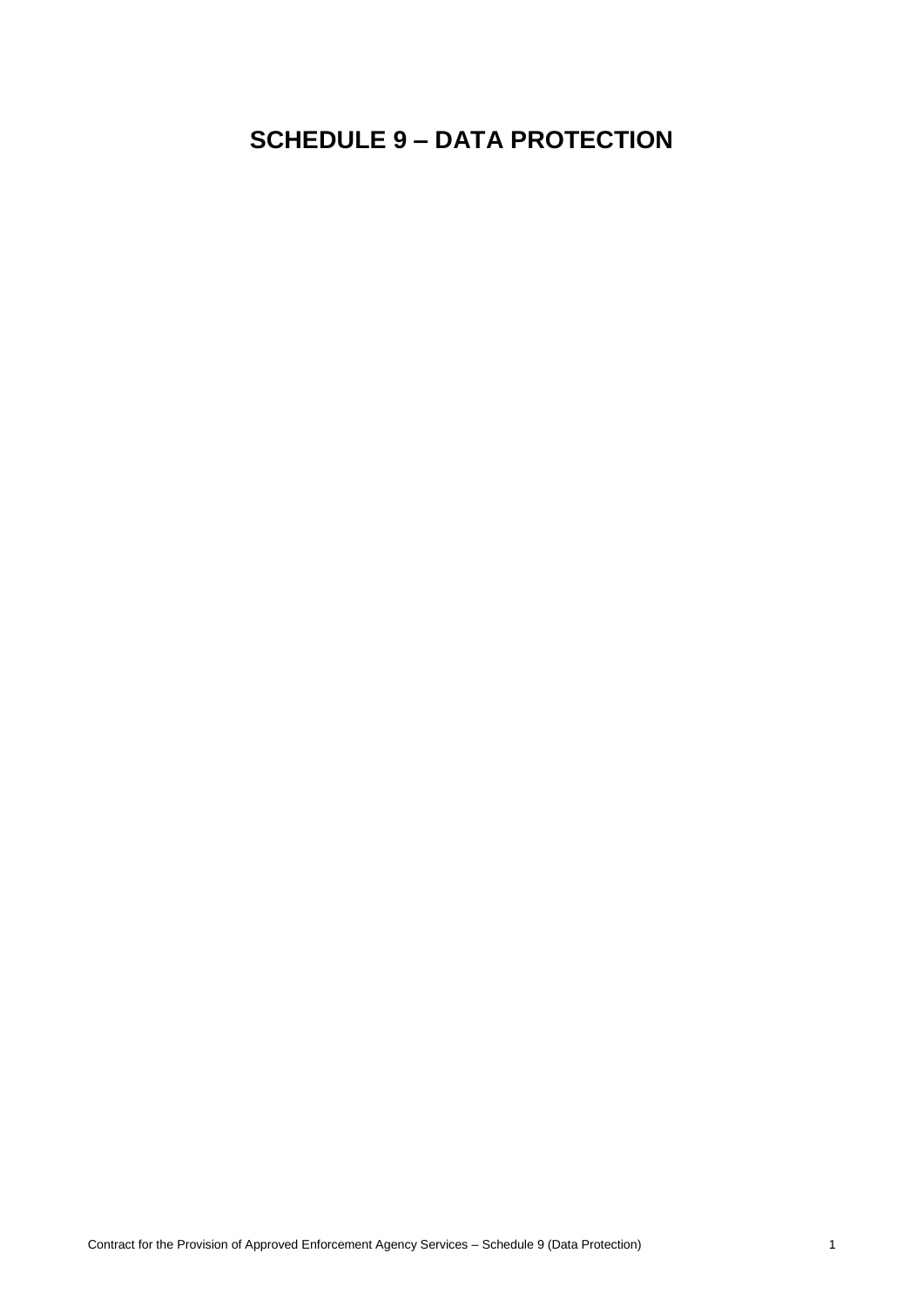In this Schedule, in addition to the defined terms set out in Part A1 of the Contract the following words and expressions have the following meanings unless the context otherwise requires:

**"Accuracy Data"** means Controller Data disclosed by the Service Provider to the Authority correcting or updating any of the Controller Data previously disclosed by the Service Provider to the Authority;

**"Adjusted Data"** means Controller Data disclosed by the Service Provider to the Authority containing or detailing adjustments required to be made by Applicable Law or by any Supervisory Authority (or any equivalent regulator or body in relation to all or any of the Controller Data) to any Controller Data previously disclosed by the Service Provider to the Authority;

**"Applicable Laws"** means all laws, regulations, regulatory requirements and codes of practice of any jurisdiction, as amended and in force from time to time which apply to the Authority or the Service Provider as the case may be and/or rights and obligations pursuant to or in relation to this Contract;

**"Competent Authority"** has the meaning prescribed in Part 3 of the Data Protection Act 2018;

**"Contract Personal Data"** means Personal Data processed on behalf of the Authority for Law Enforcement Purposes and/or the Personal Data set out or processed for the purposes set out in Annex 1 to this Schedule.

**"Controller Data"** means Personal Data that is Processed in the course of undertaking the Services for which the Service Provider is a Controller;

**"Controller Purpose"** means for the purposes as set out in **Annex 3**;

**"Data Protection by Design and Default Exercise"** means all such steps required to comply Section 57 of the Data Protection Act 2018;

**"European Union"** and **"EU"** means the European Union as it is made up from time to time;

**"Sensitive Data"** means the categories of Personal Data described in Section 35(8) of the Data Protection Act 2018; and

**"Special Category Personal Data"** means the categories of Personal Data described in Article 9(1) GDPR.

the words and expressions set out in

# **1. AGREEMENT BETWEEN THE PARTIES**

- <span id="page-1-0"></span>1.1 The Parties shall each Process the Authority Data. The Parties acknowledge that the factual arrangement between them dictates the classification of each Party in respect of the Data Protection Laws. Notwithstanding the foregoing, the Parties anticipate that the Authority shall act as a Controller and the Service Provider shall act as a Processor, as follows:
	- (a) the Authority shall be a Controller where it is Processing the Authority Data in connection with receipt of the Services provided by the Service Provider under the Contract;
	- (b) the Authority is a Competent Authority for the purposes of the Processing of Personal Data for Law Enforcement Purposes; and
	- (c) the Service Provider shall be a Processor where it is Processing the Authority Data in relation to the Permitted Purposes (including any Law Enforcement Purposes) in connection with performing its obligations under the Contract.
- 1.2 Each of the Parties acknowledges and agrees that Annex 1 is an accurate description of the Data Protection Particulars at the Commencement Date.
- 1.3 The Parties acknowledge that they need to share Personal Data with each other to facilitate the Services being performed by the Service Provider. This is to facilitate Warrants being executed in, and supports the aim of ensuring the actions and directions of the justice system are fulfilled.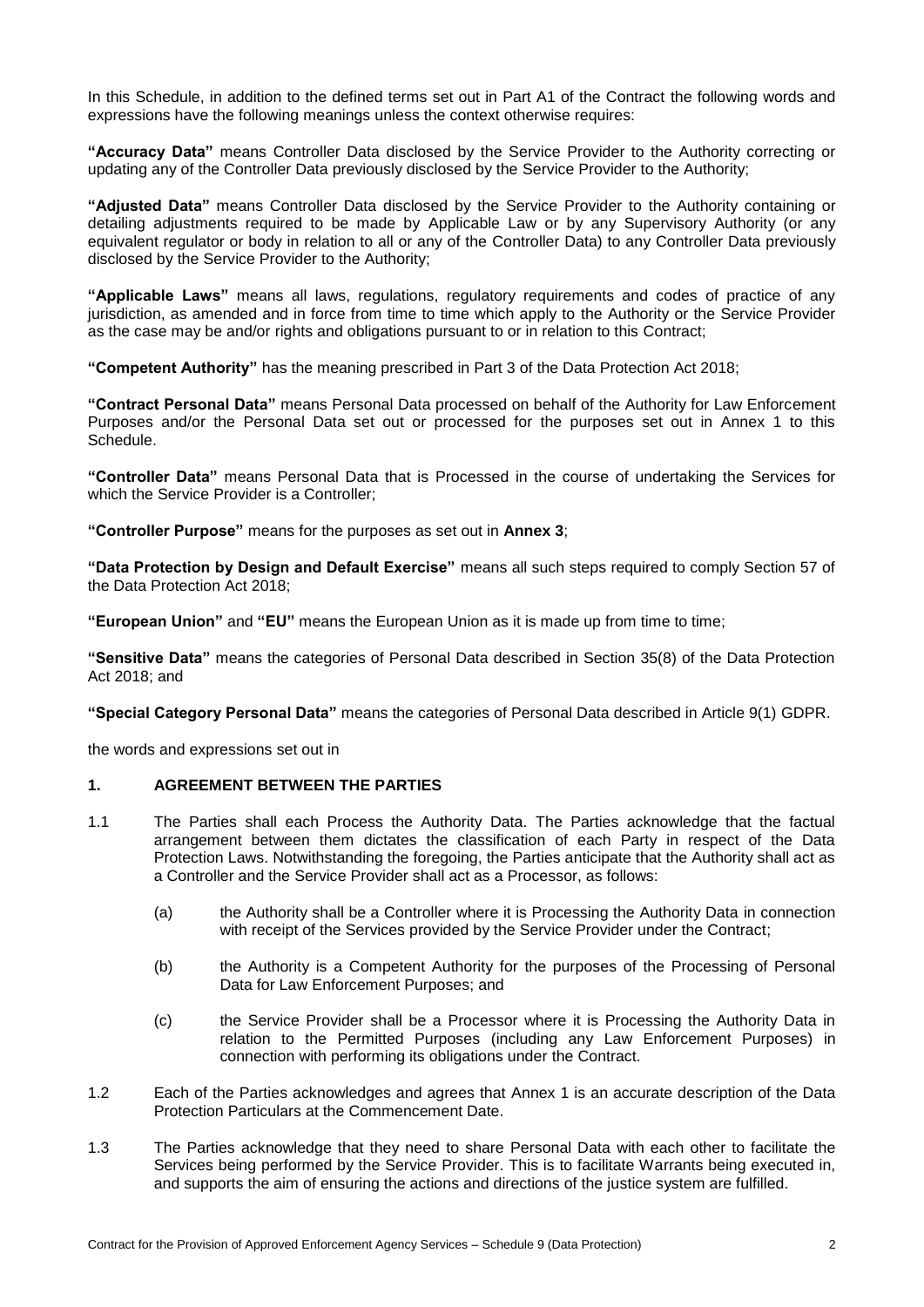1.4 The Service Provider will not Process (including use) Authority Data for any purpose other than providing the Services to the Authority under this Contract, unless such Processing (including use) is Approved in advance.

#### **2. SERVICE PROVIDER OBLIGATIONS**

- <span id="page-2-0"></span>2.1 The Service Provider shall (and shall procure that its Staff) comply with any notification requirements under Data Protection Laws and both Parties will duly observe all their obligations under Data Protection Laws which arise in connection with the Contract.
- 2.2 The Service Provider will, in conjunction with the Authority, in its own right and in respect of the Services, make all necessary preparations to ensure in particular that it will be compliant with the GDPR and the provisions of Parts 2 and 3 of the Data Protection Act 2018.
- <span id="page-2-2"></span><span id="page-2-1"></span>2.3 Notwithstanding the obligation in paragraph [2.1,](#page-2-0) to the extent that the Service Provider is acting as a Processor for and on behalf of the Authority (as the Controller) in relation to the Processing that it is carrying out arising out of, or in connection with, the Permitted Purpose, the Service Provider shall:
	- (a) Process the Contract Processor Data only on documented instructions (including this Contract) from the Authority (in the event that the Service Provider is lawfully entitled under the Data Protection Laws to Process Contract Processor Data outside the documented instructions of the Authority, it does so as a Controller but only so far as is permitted by the Data Protection Laws);
	- (b) unless prohibited by Applicable Laws, notify the Authority immediately (and in any event within twenty-four (24) hours of becoming aware of the same) if it considers, in its opinion (acting reasonably) that it is required by Applicable Laws to act other than in accordance with the instructions of the Authority, including where it believes that any of the Authority's instructions under paragraph [2.3\(](#page-2-1)a) infringes any of the Data Protection Laws;
	- (c) implement and maintain Protective Measures which:
		- (i) are sufficient to comply with at least the obligations imposed on the Service Provider by the Data Security Requirements;
		- (ii) have regard to the measures as are set out in clause E1 (Authority Data), clause E7 (Security) and Schedule 8 (Security Requirements);
		- (iii) are sufficient to secure that any Processing of Contract Processor Data undertaken for the Law Enforcement Purposes will meet the requirements of Part 3 of the Data Protection Act 2018 and will ensure the protection of the rights of Data Subjects; and
		- (iv) are appropriate to protect against a Data Loss Event having taken account of the:
			- (1) nature of the data to be protected;
			- (2) harm that might result from a Data Loss Event;
			- (3) state of technological development; and
			- (4) cost of implementing any measures;
	- (d) not sub-contract the performance of any of its obligations under this Contract or allow the Processing of Contract Processor Data by any Sub-Contractor and/or Affiliates without Approval in accordance with paragraph [3.1;](#page-6-0)
	- (e) not disclose Contract Processor Data to a third party (including a Sub-Contractor) in any circumstances without Approval, from the Authority, save in relation to Third Party Requests where the Service Provider is prohibited by European Union Laws or European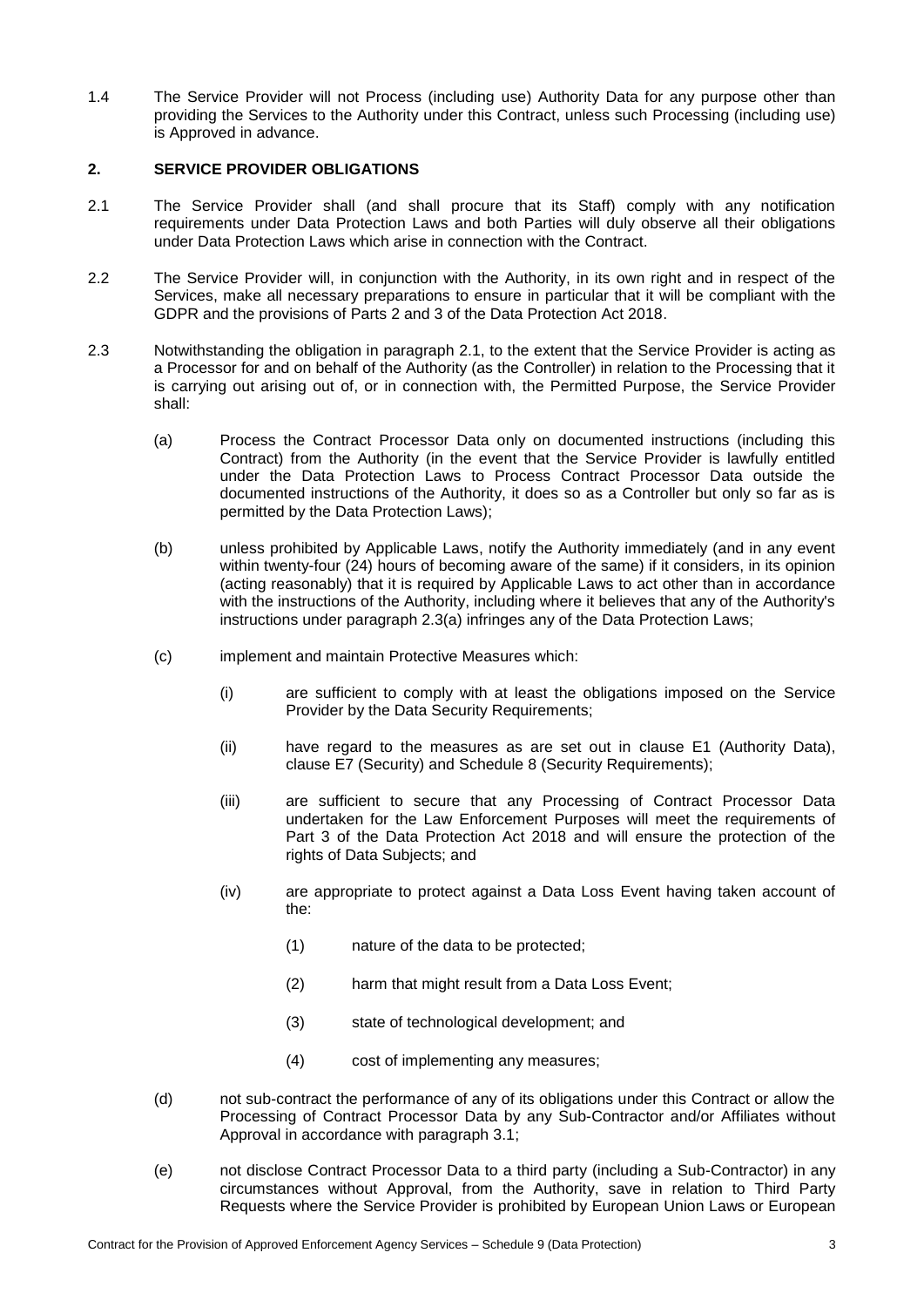Union member state Laws from notifying the Authority, in which case it shall use reasonable endeavours to advise the Authority in advance of such disclosure and in any event as soon as practicable thereafter;

- (f) prior to the Processing of any Contract Processor Data under this Contract and where requested by the Authority provide a Data Protection Impact Assessment to the Authority which will include (but not be limited to):
	- (i) a systematic description of the envisaged processing operations and the purpose of the Processing;
	- (ii) an assessment of the necessity and proportionality on the Processing operations in relation to the Services;
	- (iii) an assessment of the risks to the rights and freedoms of Data Subjects; and
	- (iv) the measures envisaged to address the risks, including safeguards, security measures and mechanisms to ensure the protection of Contract Processor Data and compliance with the Data Security Requirements;
- (g) prior to the Processing of any Contract Processor Data for any Law Enforcement Purposes, provide all reasonable assistance to the Authority, where requested, in the undertaking of a Data Protection by Design and Default Exercise;
- (h) comply with the obligations imposed upon a Processor under the Data Protection Laws and not perform its obligations under the Contract in such a way as to cause the Authority to breach any of its applicable obligations under the Data Protection Laws;
- (i) keep and regularly maintain a record of all categories of Processing activities carried out on behalf of the Authority, containing;
	- (i) the categories of Processing carried out on behalf of the Authority;
	- (ii) where applicable, any transfers of Contract Processor Data to Restricted Countries or an international organisation; and
	- (iii) all other information required under Article 30(2) GDPR,

and provide a copy of such record to the Authority upon its request;

- (j) notify the Authority promptly (and in any event within forty-eight (48) hours) following its receipt of any:
	- (i) Data Subject Request;
	- (ii) other request, complaint or communication relating to either Party's obligations under the Data Protection Laws;
	- (iii) request from any third party for disclosure of Contract Processor Data where compliance with such request is required or purported to be required by Applicable Law;
	- (iv) ICO Correspondence;
	- (v) any other communication from the ICO or any other Regulatory Body in connection with Personal Data processed under this Contract; and/or
	- (vi) complaints received from Data Subjects;
- (k) and shall:
	- (i) not disclose any Contract Processor Data in response to any Data Subject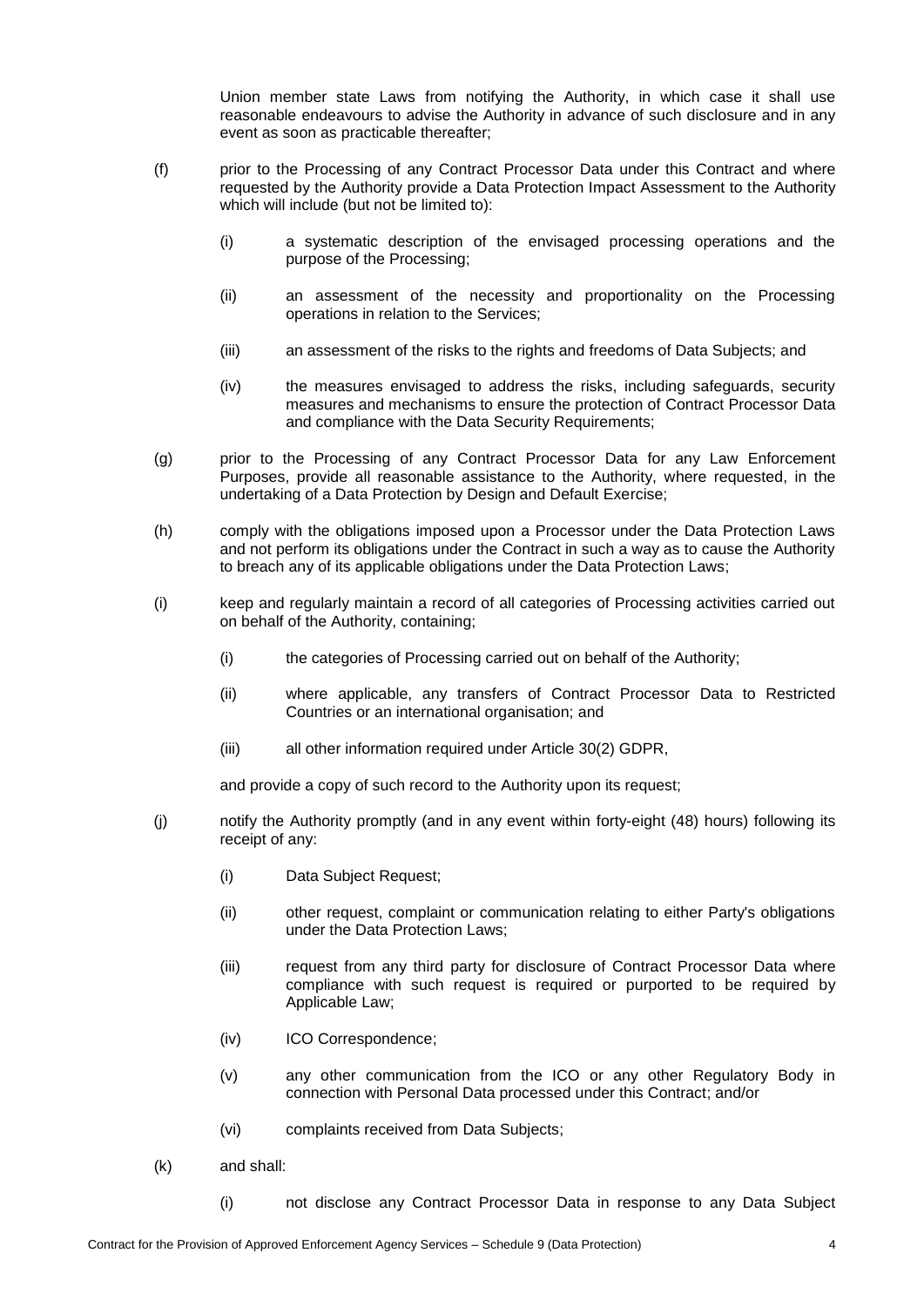Request, request from a third party or ICO Correspondence without Approval;

- (ii) provide the Authority with all reasonable co-operation and assistance required by the Authority in relation to any such Data Subject Request, request from a third party or ICO Correspondence; and
- (iii) further to its obligation to notify the Authority under this paragraph [2.3,](#page-2-1) provide further information to the Authority in phases as details become available.
- 2.4 The Service Provider shall promptly (and in any event within 3 Working Days of receipt), provide the Authority with full co-operation and assistance in relation to either Party's obligations under Data Protection Laws or any complaint, communication or request made as referred to in paragraph [2.3\(](#page-2-1)j), including by promptly providing:
	- (a) the Authority with full details and copies of the complaint, communication or request, including details of the Data Subject concerned and the details of the requestor, if different;
	- (b) where applicable, taking into account the nature of the Processing, assist the Authority by any appropriate means (including appropriate technical and organisation means) to ensure compliance with any Data Subject Request within the relevant timescales set out in the Authority's Data Protection Policy and the Data Protection Laws; and
	- (c) the Authority, on request by the Authority, with any Contract Processor Data it holds in relation to a Data Subject; and
	- (d) assistance as required by the Authority with respect to any request from the ICO or any consultation by the Authority with the ICO.
- 2.5 The Service Provider shall, if requested by the Authority, provide a written description of the measures that it has taken and technical and organisational security measures in place, for the purpose of compliance and requirement / ability to provide assurance with its obligations pursuant to this Schedule and provide to the Authority copies of all documentation relevant to such compliance including, processing records, procedures, guidance, training and manuals.
- <span id="page-4-0"></span>2.6 The Service Provider shall allow:
	- (a) the Authority (subject to reasonable and appropriate confidentiality undertakings);
	- (b) any third party nominated by the Authority (subject to reasonable and appropriate confidentiality undertakings); and
	- (c) any statutory auditor, including the National Audit Office;

to inspect and audit, in accordance with Clause E9 (Audit), the Service Provider's Personal Data Processing activities (and/or those of Staff), will contribute to such audits and inspections, (which for the avoidance of doubt may be conducted by the Authority or another auditor mandated by the Authority), will make available to the Authority all information and employees necessary to demonstrate compliance with the obligations laid down in the Data Protection Laws and will comply with all reasonable requests or directions by the Authority to enable the Authority and/or any statutory auditor to:

- (a) verify and/or procure that the Service Provider is in full compliance with its obligations under the Contract; and
- (b) identify the causes of any actual, threatened or 'near-miss' Data Loss Event and any measures that may be implemented to prevent a repeat of the actual, threatened or 'nearmiss' Data Loss Event.
- <span id="page-4-1"></span>2.7 The Service Provider will notify the Authority immediately and in any event no later than 12 hours upon becoming aware of any actual, threatened or 'near-miss' Data Loss Event and in particular the Service Provider will: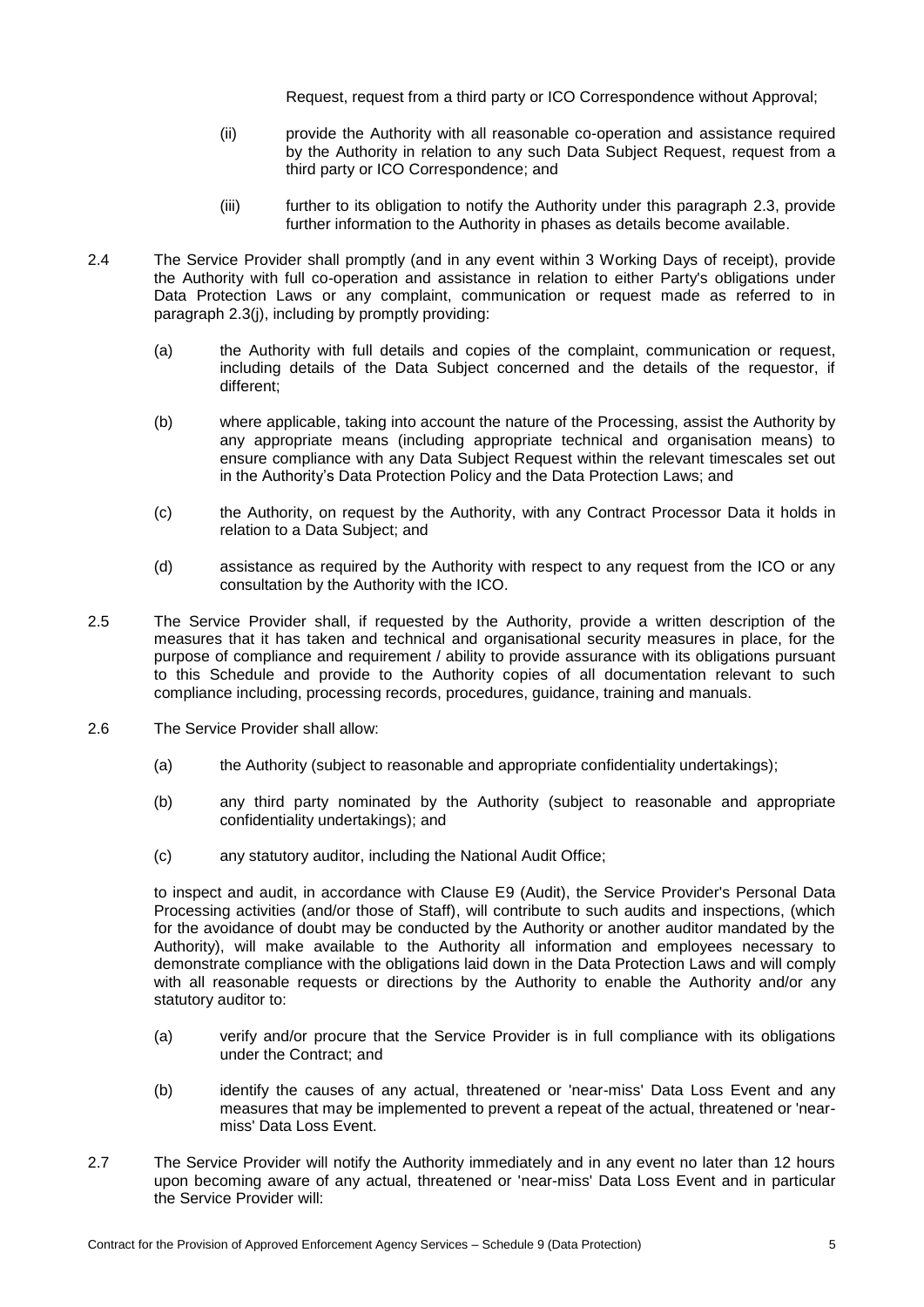- (a) adhere to the Data Loss Protocol and reporting procedures as set out in Schedule 10 when notifying the Authority of a Data Loss Event, describe the nature of the event including the categories and approximate number of categories of Personal Data (and details of any Special Category Personal Data and/or Personal Data relating to criminal allegations and/or offences) concerned and the number of Data Subjects affected or potentially affected by the Data Loss Event;
- (b) cooperate fully with any Authority investigation into the Data Loss Event including but not limited to the causes and effects (actual or potential);
- (c) provide immediate access to the relevant Premises and the Service Provider Systems for the purposes of any Authority investigation under paragraph [2.6;](#page-4-0)
- (d) take all necessary actions to remedy the causes of the Data Loss Event and to ensure the protection of Personal Data from any further loss;
- (e) not make any public statement of any kind without Approval;
- (f) where appropriate, provide all assistance necessary to enable the Authority to fulfil its obligations to notify the ICO within 72 hours after becoming aware of the Data Loss Event; and
- (g) further to its obligation to notify the Authority under this paragraph [2.7](#page-4-1) provide further information to the Authority in phases as details become available.
- 2.8 Except to the extent required by any European Union Laws or European Union member state Laws, upon the earlier of:
	- (a) termination or expiry of this Contract (as applicable); and/ or
	- (b) the date on which the Contract Processor Data is no longer relevant to, or necessary for, the Permitted Purpose; and/or
	- (c) at any time upon request,

at the option of the Authority, the Service Provider will (and will procure that each Sub-Contractor will) promptly and securely delete or return to the Authority (in the format required by the Authority) all Contract Processor Data, and securely delete any remaining copies and promptly certify (via a director) when this exercise has been completed. For the avoidance of doubt, this obligation does not apply to Contract Processor Data that the Service Provider is required by law to store copies of.

- 2.9 The Service Provider shall assist the Authority to comply with any obligations under the Data Protection Laws, including:
	- 2.9.1 compliance with the Data Security Requirements (to ensure a level of security appropriate to the risk presented by Processing the Contract Processor Data, in particular from a Personal Data Breach);
	- 2.9.2 in documenting any Personal Data Breaches and reporting any Personal Data Breaches to any Supervisory Authority and/or Data Subjects;
	- 2.9.3 taking measures to address Personal Data Breaches, including, where appropriate, measures to mitigate their possible adverse effects; and
	- 2.9.4 conducting privacy impact assessments of any Processing operations and consulting with Supervisory Authorities, Data Subjects and their representatives accordingly,

and shall not perform its obligations under this Contract in such a way as to cause the Authority to breach any of the Authority's obligations under the Data Protection Laws to the extent the Service Provider is aware, or ought reasonably to have been aware, that the same would be a breach of such obligations.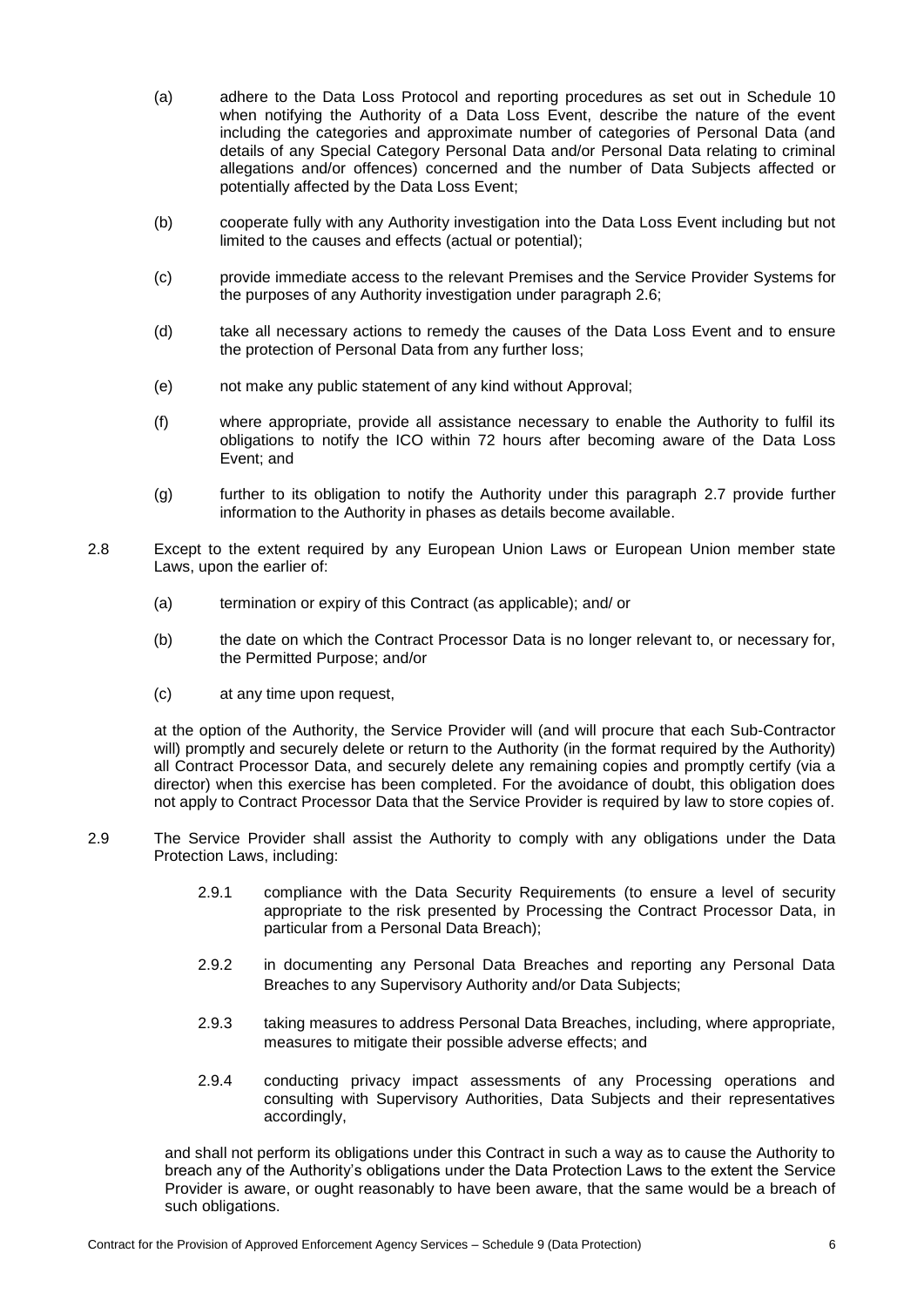- 2.10 Nothing in this Schedule shall be construed as requiring the Service Provider or any relevant Sub-Contractor to be in breach of any Data Protection Laws.
- 2.11 Notwithstanding anything in this Contract to the contrary, the provision of this Schedule applies during the Contract Period and shall continue in full force and effect for so long as Service Provider Processes any Contract Processor Data.

## **3. APPOINTING SUB-CONTRACTORS**

- <span id="page-6-0"></span>3.1 The Service Provider shall be permitted to appoint a Sub-Contractor in accordance with this Schedule and to disclose Authority Data to such Sub-Contractors for Processing in accordance with the Service Provider's obligations under this Contract, provided always that:
	- (a) the Service Provider undertakes thorough due diligence on the proposed Sub-Contractor, including a risk assessment of the information governance-related practices and processes of the proposed Sub-Contractor, which shall be used by the Service Provider to inform any decision on appointing the proposed Sub-Contractor;
	- (b) the Service Provider provides the Authority with full details of the proposed Sub-Contractor (including evidence of and the results of the due diligence undertaken in accordance with paragraph [3.1\(](#page-6-0)a)) before its appointment and the Authority has Approved the appointment of the proposed Sub-Contractor;
	- (c) the Sub-Contractor contract (as it relates to the Processing of Personal Data) is on terms which are the same as the terms set out in this Schedule, in particular providing sufficient guarantees to implement appropriate technical and organisational measures in such a manner that the Processing will meet the requirements of the Data Protection laws;
	- (d) the Sub-Contractor's right to Process Authority Data terminates automatically on expiry or termination of the Contract for whatever reason; and
	- (e) the Sub-Contractor has obtained Approval in accordance with paragraph [2.3\(d\).](#page-2-2)
- 3.2 Where the Service Provider appoints a Sub-Contractor to Process Contract Processor Data, and that Sub-Contractor fails to fulfil the obligations imposed on it in accordance with paragraph 3.1(c), the Service Provider will be fully liable to the Authority for the performance of that Sub-Contractor's obligations.

## **4. DATA TRANSFERS OUTSIDE THE EEA**

- 4.1 The Service Provider shall not make (nor instruct or permit a third party to make) a transfer of any Authority Data that is Personal Data to any Restricted Country unless it:
	- (a) first obtains Approval from the Authority;
	- (b) provides, in advance of any such transfer, a Data Transfer Risk Assessment to the Authority; and
	- (c) has put in place such measures to ensure the Authority's compliance with Data Protection Laws (and as otherwise may reasonably be required by the Authority).
- 4.2 If, after the Commencement Date, the Service Provider or any Sub-Contractor wishes to Process and/or transfer any Personal Data in or to any Restricted Country, the Service Provider shall, in seeking consent, submit such information as the Authority shall require in order to enable it to consider the request and acknowledges that such consent may be given subject to conditions which will, if appropriate, be incorporated into this Contract at the Service Provider's cost and expense using the "procedure set out under Clause F9 (Variation) and Schedule 5 (Change Control)";.

## **5. STAFF**

5.1 The Service Provider shall: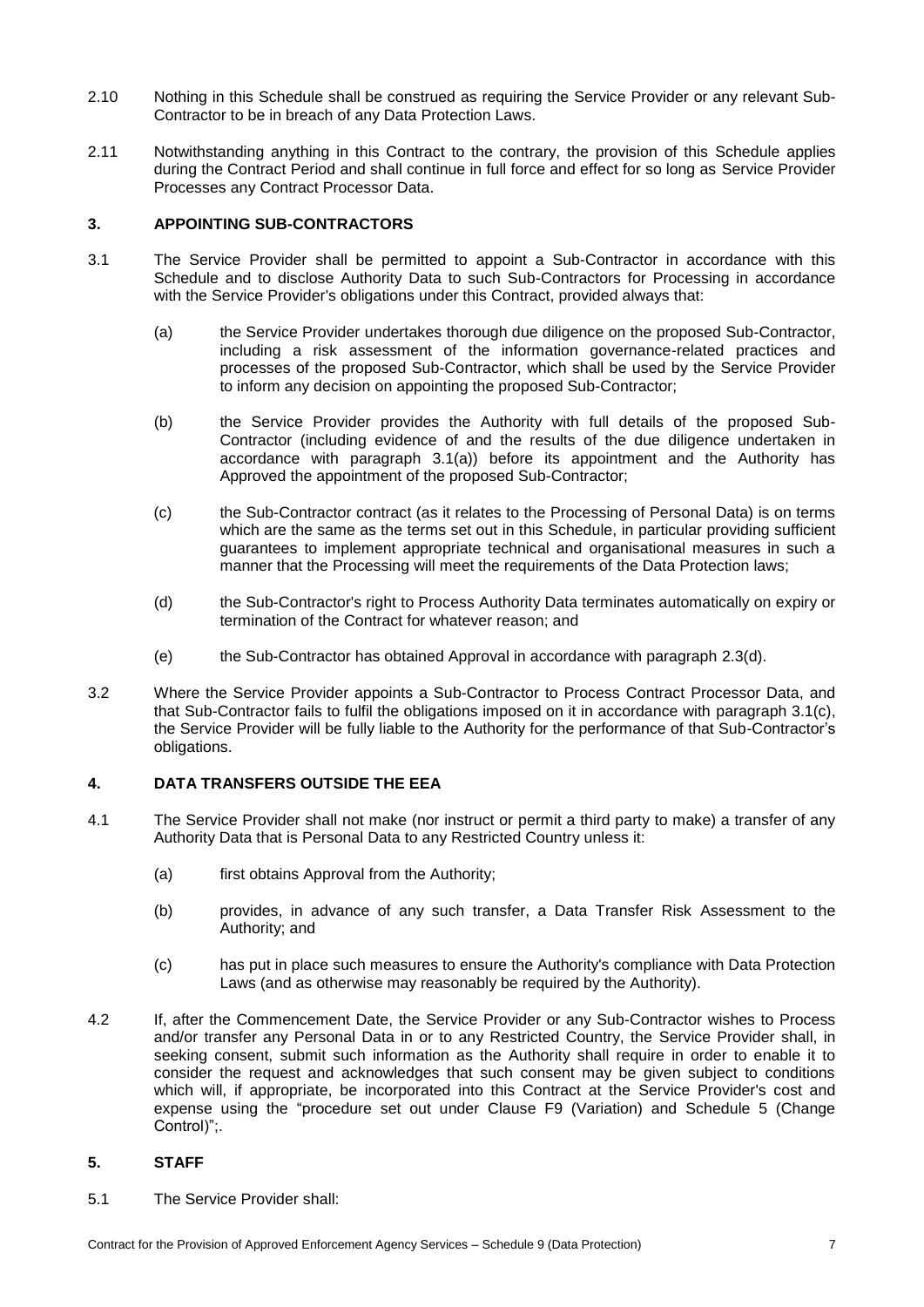- (a) only disclose the Authority Data to its Staff that are required by the Service Provider to assist it in meeting its obligations under the Contract (the "**Project Staff**");
- (b) ensure that no other Staff shall have access to such Authority Data; and
- (c) identify and disclose to the Authority on request those members of Staff with access to or who are involved in handing the Authority Data.
- 5.2 The Service Provider shall only disclose the Authority Data to the Project Staff where the following conditions have been satisfied in relation to such Project Staff:
	- (a) the Service Provider shall have taken (and shall continue to take) all reasonable steps to ensure the reliability and integrity of each member of the Project Staff;
	- (b) each member of the Project Staff shall have undergone, and shall continue to receive on an annual basis, reasonable levels of training in Data Protection Laws and in the care and handling of Personal Data; and
	- (c) each member of the Project Staff shall have entered into appropriate contractuallybinding confidentiality undertakings;
	- (d) each member of the Project Staff are aware of and comply with the Service Provider's duties under this Schedule and Clauses E1 (Authority Data) and E4 (Confidentiality);
	- (e) each member of the Project Staff are informed of the confidential nature of the Authority Data and do not publish, disclose or divulge any of the Authority Data to any third party unless directed in writing to do so by the Authority or as otherwise permitted by this Contract; and
	- (f) the BPSS or BS7858 or equivalent.

#### **6. DATA PROCESSED FOR LAW ENFORCEMENT PURPOSES**

- 6.1 In relation to Personal Data processed for Law Enforcement Purposes, the Service Provider shall:
	- (a) maintain logs for its processing operations in respect of:
		- (i) collection;
		- (ii) alteration;
		- (iii) consultation;
		- (iv) disclosure (including transfers);
		- (v) combination; and
		- (vi) erasure,

(together the "**Logs**");

- (b) ensure that:
	- (i) the Logs of consultation make it possible to establish the justification for, and date and time of, the consultation; and as far as possible, the identity of the person who consulted the data;
	- (ii) the Logs of disclosure make it possible to establish the justification for, and date and time of, the disclosure; and the identity of the recipients of the data; and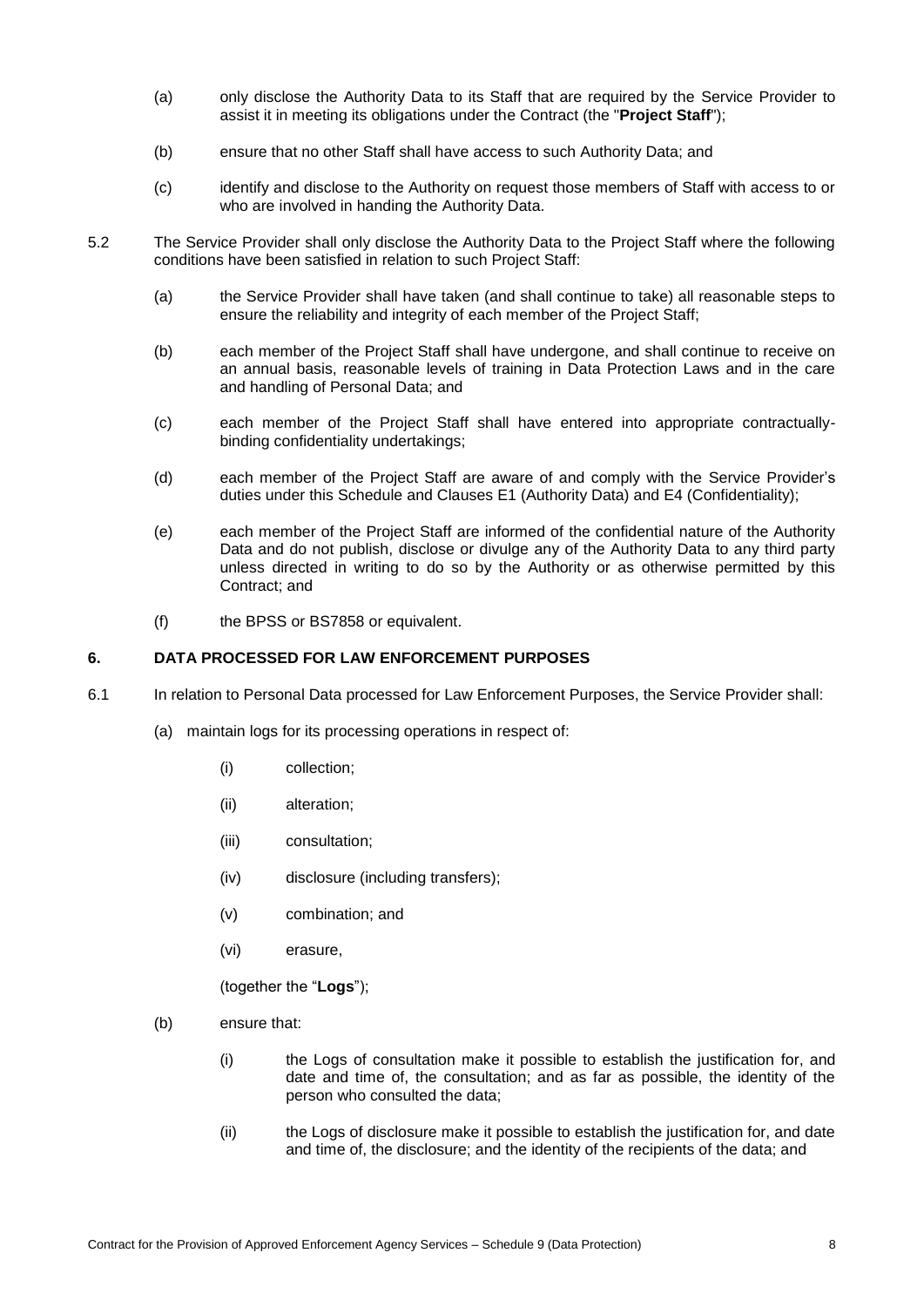- (iii) the Logs are made available to the Authority (including any third party authorised by the Authority), any statutory auditor or regulator, including the Information Commissioner's Office on request from either;
- (c) use the Logs only to:
	- (i) verify the lawfulness of processing;
	- (ii) assist with self-monitoring by the Authority or (as the case may be) the Service Provider, including the conduct of internal disciplinary proceedings;
	- (iii) ensure the integrity of Personal Data; and
	- (iv) assist with criminal proceedings;
- (d) as far as possible, distinguish between Personal Data based on fact and Personal Data based on personal assessments; and
- (e) where relevant and as far as possible, maintain a clear distinction between Personal Data relating to different categories of Data Subject, for example:
	- (i) persons suspected of having committed a criminal offence;
	- (ii) persons convicted of a criminal offence;
	- (iii) persons who are or are suspected or alleged victims of a criminal offence; and
	- (iv) witnesses or other persons with information about actual or alleged offences.

#### **7. DATA PROTECTION INDEMNITY**

- 7.1 The Service Provider shall indemnify on demand and keep indemnified the Authority on a continuing basis from and against:
	- (a) any monetary penalties or fines levied by the ICO on the Authority;
	- (b) the costs of an investigative, corrective or compensatory action required by the ICO, or of defending proposed or actual enforcement taken by the ICO;
	- (c) any and all losses suffered or incurred by, awarded against, or agreed to be paid by, the Authority pursuant to a claim, action or challenge made by a third party against the Authority (including by a Data Subject) in relation to the processing undertaken under this Contract; and
	- (d) except to the extent that any of paragraphs 7.1(a) to (c) apply, any losses suffered or incurred, awarded against, or agreed to be paid by, the Authority,

in each case to the extent arising as a result of a breach by the Service Provider (or its Sub-Contractors) of this Schedule and/or their respective obligations under the Data Protection Laws.

# **8. AUTHORITY AND ICO GUIDANCE**

The Parties agree to take account of any guidance issued by the Authority, Home Office, (the European Data Protection Board for as long as the ICO remains a full member of it) and the ICO. The Parties shall, within 30 Working Days of notification by the Authority to the Service Provider, agree appropriate amendments to the Contract to ensure that it complies with any guidance issued by the Authority's DPO and the ICO.

#### <span id="page-8-0"></span>**9. SERVICE PROVIDER AS CONTROLLER**

9.1 Where the Service Provider is acting as a Controller in relation to any Controller Data, the obligations in this paragraph [9](#page-8-0) apply.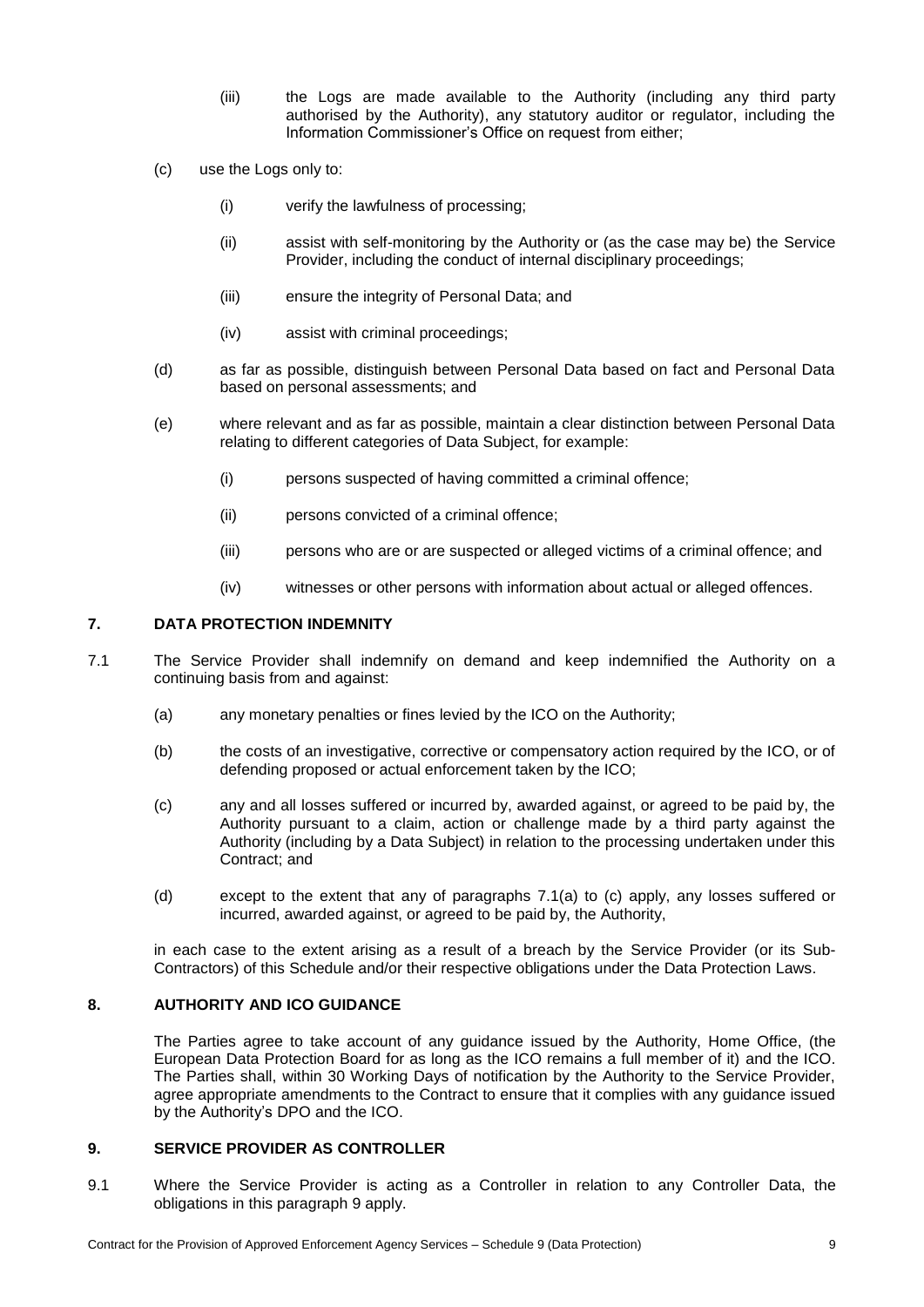<span id="page-9-0"></span>9.2 The Parties agree that the Authority expects to receive the following categories of Controller Data from the Service Provider (and, where such categories can vary in their format, such as dates, the Service Provider will provide that Controller Data in the same format as set out in this paragraph [9.2\)](#page-9-0):

| Category              | <b>Description</b>                                                                                                                                         | <b>Access/Format</b>   |
|-----------------------|------------------------------------------------------------------------------------------------------------------------------------------------------------|------------------------|
| Third Party Data      | Personal data separately sourced,<br>outside of this Contract, from third<br>parties, including Credit Reference<br>Agencies and Trace Agencies            | Client Portal/Web Page |
| Service Provider Data | Personal data separately sourced,   Client Portal/Web Page<br>outside of this Contract, from the<br>Provider's Enforcement<br>Service<br>Instance of Edge. |                        |

- 9.3 The Service Provider shall store and use the Controller Data in accordance with Applicable Laws and in respect of any Authority Data provided to the Service Provider by the Authority, in accordance with the Authority's retention and deletion policies, as they may be updated from time to time. In the event of a conflict between the Authority's retention and deletion policies and any statutory or professional retention or deletion rules that apply to the Service Provider ("**Other Rules**"), those Other Rules will prevail.
- 9.4 The Service Provider agrees to promptly notify the Authority in writing if it reasonably believes that any of the Controller Data is incorrect, in each case providing the Authority with the necessary Accuracy Data, together with reasonable, relevant supporting evidence for the change(s) required.
- 9.5 The Service Provider will undertake a periodic sampling exercise of the Controller Data it shares with the Authority to ensure that the Controller Data it shares with the Authority is accurate.
- 9.6 The Service Provider agrees to promptly notify the Authority in writing (and in any event within 72 hours of receipt) of any adjustment to the Controller Data, and/or its use and/or retention required pursuant to Applicable Laws and which the Service Provider is obliged to notify to the Authority and/or which the Authority is obliged to implement as a result, by promptly providing the Adjusted Data, together with reasonable, relevant supporting evidence for the adjustment(s) required.
- 9.7 The Parties acknowledge and agree that in respect of the Controller Data:
	- 9.7.1 each Party is a Controller in its own right in the course of its own organisation or business, in particular as it relates to the Processing of Personal Data not relevant to this Contract;
	- 9.7.2 the Service Provider and the Authority are not joint Controllers of the Controller Data, using it independently of each other in relation to the Controller Purpose; and
	- 9.7.3 the disclosure of the Controller Data by the Service Provider to the Authority for the Controller Purpose is made on the lawful basis as set out in **Annex 2.**
- 9.8 The Service Provider shall Process the Controller Data in accordance with the Data Protection Laws and in particular shall in relation to the Controller Data:
	- 9.8.1 implement technical and organisational measures to ensure a level of security appropriate to the risk presented by the Processing of the Controller Data including having regard to the risk of varying likelihood and severity for the rights and freedoms of Data Subjects, in particular from a Personal Data Breach;
	- 9.8.2 conduct checks, inspections and audits to ensure compliance with its obligations under this Schedule and the Data Protection Laws and promptly take action to enforce compliance with them in the event it becomes aware of any breaches of them;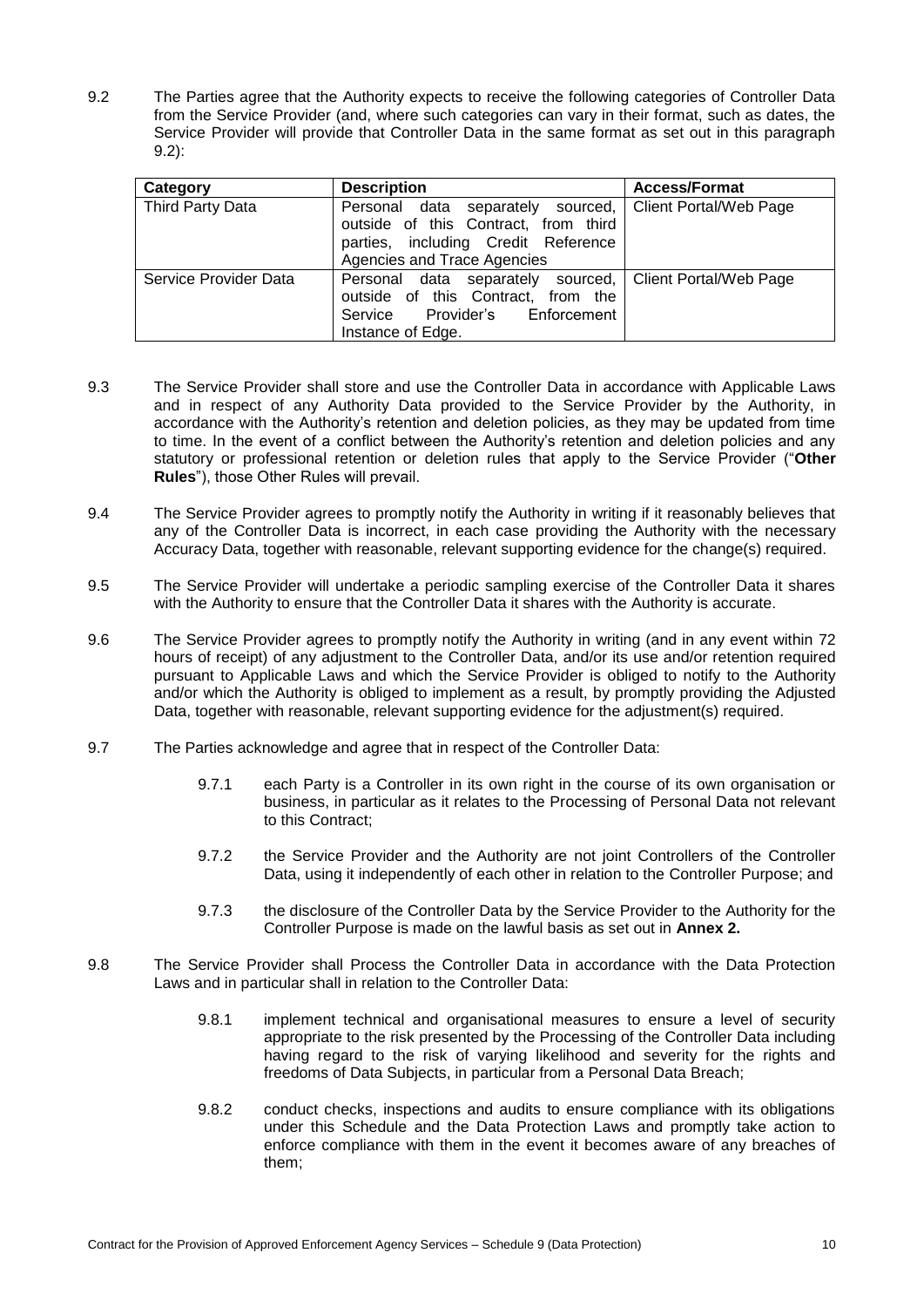- 9.8.3 not do or omit to do anything to put the Authority in breach of its obligations under the Data Protection Laws;
- 9.8.4 promptly (and in any event within 72 hours of receipt) (to the extent permitted by law) inform it in writing (with reasonable, relevant details) of any:
	- (a) request relating to any of the Controller Data, from any third party, including any law enforcement authority ("**Third Party Request**");
	- (b) communication in relation to the Controller Data, from any relevant competent regulator or similar body, or Supervisory Authority ("**Regulatory Request**"); and/or
	- (c) complaint or request by a Data Subject relating to their Controller Data, including in relation to the exercise of his or her rights under Data Protection Laws ("**Data Subject Rights Request**"),
- 9.8.5 provide prompt and reasonable assistance, co-operation, information and records to the Authority in respect of any notified Third Party Requests, Regulatory Requests and Data Subject Rights Requests, in order that the Authority may deal with the relevant request(s) in accordance with the timescales as set out therein or in accordance with its own applicable obligations and their timeframes under the Data Protection Laws;
- 9.8.6 at all times maintain complete and accurate records of all action taken in connection with, and all supporting documentation in relation to, the performance of its obligations under this Contract (the **"Records**") and retain the Records during the duration of this Contract and thereafter for as long as is required by, and in compliance with, Applicable Laws;
- 9.8.7 in order that the Authority, their representatives (including external or independent auditors) and Supervisory Authorities (or equivalent regulators or bodies) may audit the Service Provider's compliance with the terms of this Schedule, and/or as may be necessary for the Authority to comply with the requirements of any Supervisory Authority (or equivalent regulatory or body) or Applicable Laws, the Service Provider will promptly provide to them (as relevant) on request from time to time, at no additional charge, during the term of the Contract and any period after that for so long as Controller Data is retained and/or Records retained:
	- (a) reasonable access to and copies of the Records;
	- (b) reasonable access to all relevant information, premises, data, IT systems, employees, agents, Sub-contractors, suppliers and assets at all locations from which obligations of the Service Provider pursuant to this Contract are being carried out; and
	- (c) all reasonable assistance in carrying out the audit; and
	- (d) any inspection or audit, or failure to inspect or audit, shall not in any way relieve the Service Provider from its obligations under the Contract.
- 9.9 The Service Provider will notify the Authority promptly of becoming aware of any Personal Data Breach, where in the reasonable opinion of the Service Provider, it is likely to present a material risk to the Authority (whether in relation to its IT systems or security, individuals affected, compliance, liability, and/or reputation) and provide it with all relevant information relating to the same as soon as is reasonably possible (to the extent not prohibited by Applicable Laws, and/or this can be done without compromising any confidentiality obligations owed by the Service Provider to any third party) including:
	- 9.9.1 the nature of the Personal Data Breach and details of its likely consequences;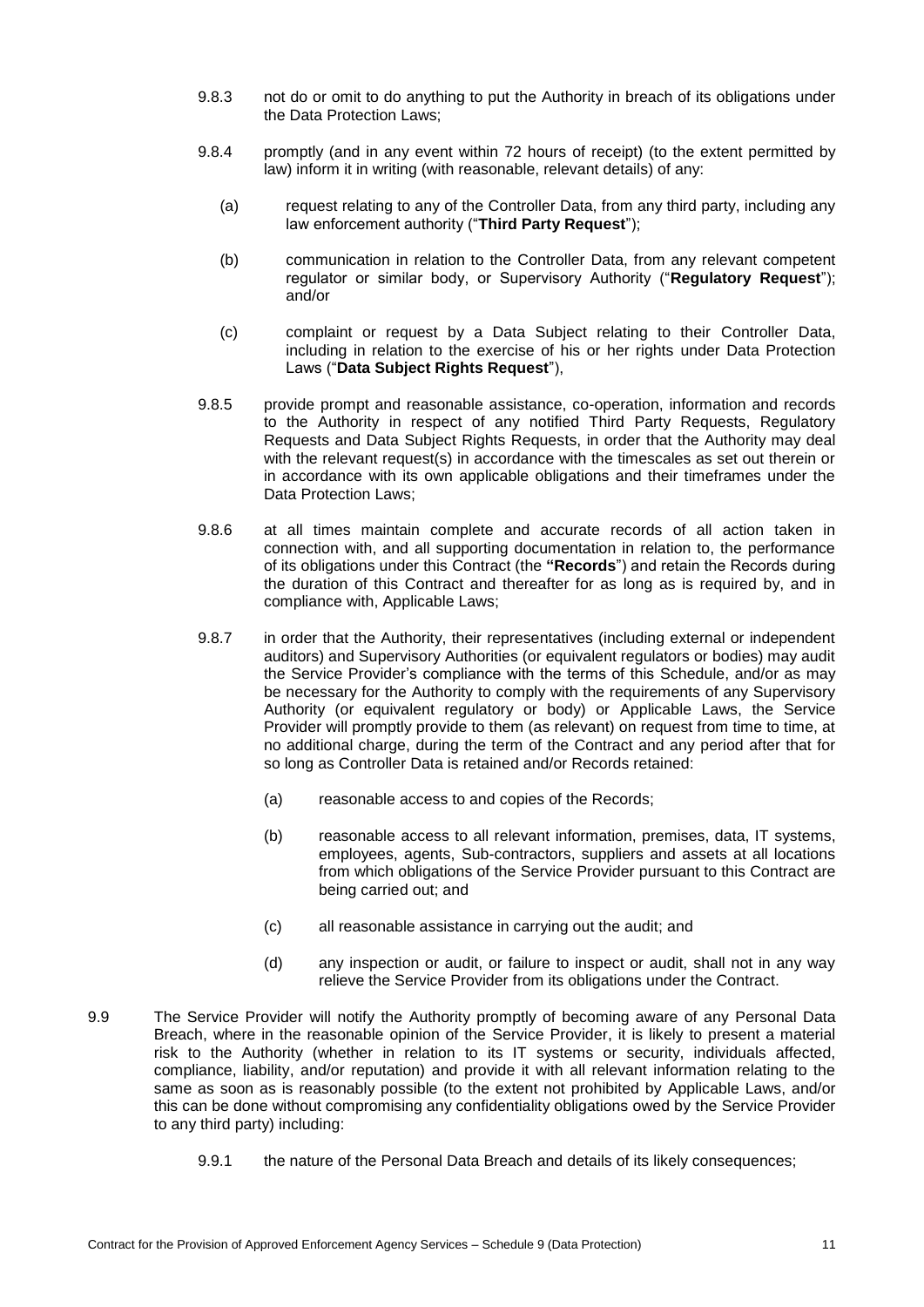- 9.9.2 the categories of Authority Data affected (or potentially affected) and numbers and types of Data Subject affected;
- 9.9.3 any measure(s) proposed to be taken to address the incident and to mitigate its possible adverse effects; and
- 9.9.4 whether details of the Personal Data Breach have been disclosed to any other parties,

and may not delay such notification on the basis that any investigation in relation to the Personal Data Breach is incomplete or ongoing.

- 9.10 To the extent that the Authority reasonably considers that the Parties act as joint Controllers in respect of any Personal Data, the Service Provider will act reasonably to agree documented details of the Processing operations undertaken by each of the Parties in that role and the other information required by the Data Protection Laws prior to any such Processing as joint Controllers taking place.
- 9.11 The Parties will assess the ongoing effectiveness of their sharing of Controller Data at least once every six calendar months. If either Party raises any concerns in relation to the sharing of Controller Data, the Parties will act reasonably and in good faith in seeking to agree how to resolve such concerns as soon as reasonably practicable.
- 9.12 The Authority will not Process Controller Data for any purposes other than those envisaged under this Contract.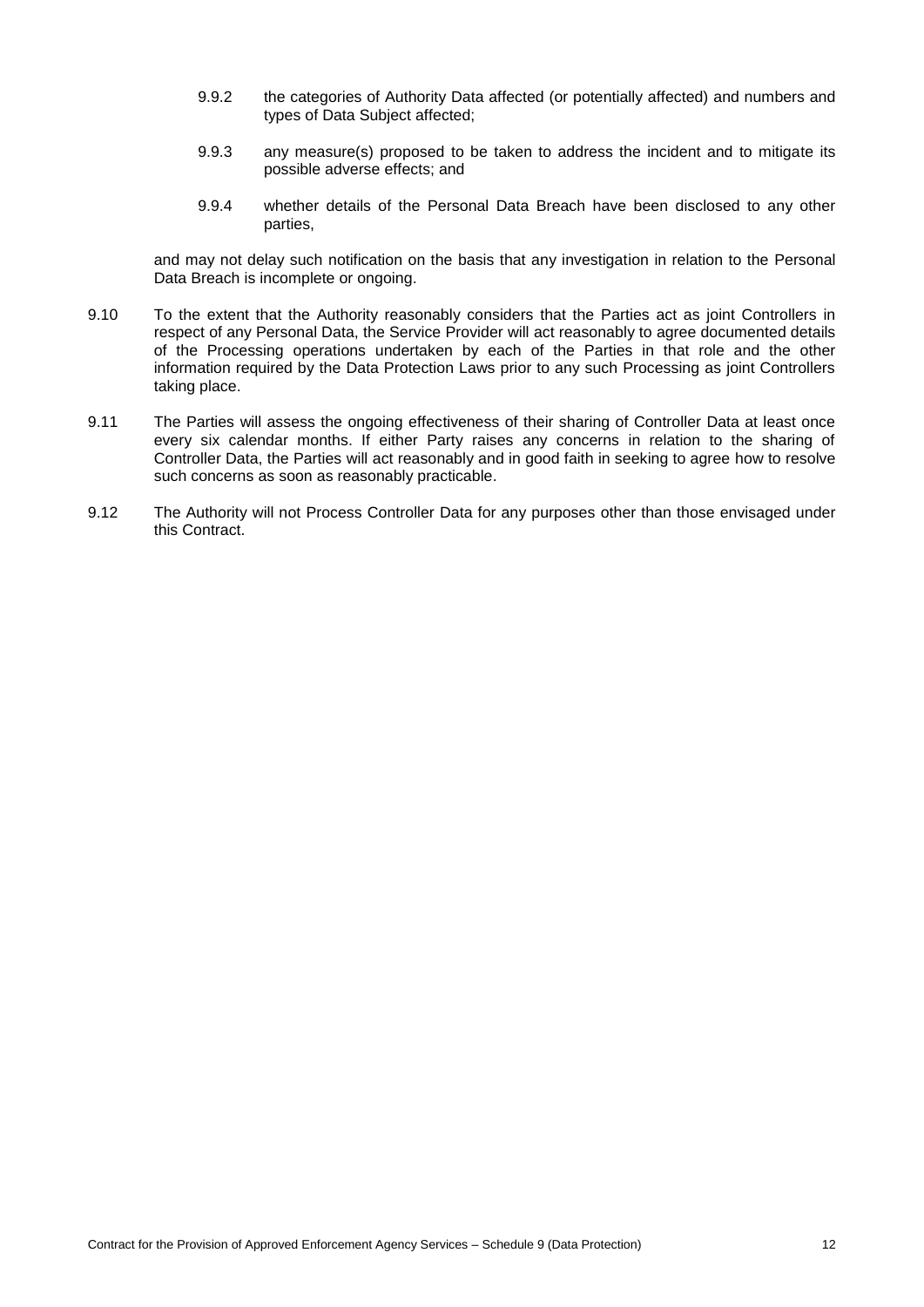# **ANNEX 1**

# **DATA PROCESSING PARTICULARS**

3. The Service Provider shall comply with any further written instructions with respect to Processing by the Authority.

4. Any such further instructions shall be incorporated into this Annex.

| <b>Description</b>                                  | <b>Details</b>                                                                                                                                                                                                                                                                              |  |
|-----------------------------------------------------|---------------------------------------------------------------------------------------------------------------------------------------------------------------------------------------------------------------------------------------------------------------------------------------------|--|
| Identity of the Controller and Processor            | The Parties acknowledge that for the purposes of the Data<br>Protection Laws, when processing Contract Processor Data the<br>Authority is the Controller and the Contractor is the Processor in<br>accordance with paragraph 1.1.                                                           |  |
|                                                     | Notwithstanding paragraph 1.1 the Parties acknowledge that they<br>are also independent Controllers for the purposes of the Data<br>Protection Laws in respect of Controller Data.                                                                                                          |  |
| The subject matter and duration of                  | Subject matter                                                                                                                                                                                                                                                                              |  |
| the Processing                                      | Personal Data relating to:                                                                                                                                                                                                                                                                  |  |
|                                                     | Defendants, debtors and any other persons who are the<br>subjects of Warrants and Orders;                                                                                                                                                                                                   |  |
|                                                     | service users, including complainants, correspondents and<br>enquirers, business or other contacts, employees of other<br>organisations;                                                                                                                                                    |  |
|                                                     | Judges;<br>$\bullet$                                                                                                                                                                                                                                                                        |  |
|                                                     | the Authority's staff, contractors, sub-contractors,<br>consultants or other employees                                                                                                                                                                                                      |  |
|                                                     | <b>Duration</b>                                                                                                                                                                                                                                                                             |  |
|                                                     | The Contract Period and any period thereafter during which the<br>Service Provider processes Authority Data.                                                                                                                                                                                |  |
| The nature and purpose of the<br><b>Processing</b>  | Processing in connection with the delivery of the Services under<br>this Contract, particularly relating to the provision of Approved<br>Enforcement Agency services; accounts and records; public<br>relations and legal services.                                                         |  |
| The type of Personal Data being<br><b>Processed</b> | In relation to the Services: for Defendants, debtors and any other<br>persons who are the subjects of Warrants and Orders: name,<br>personal details and personal circumstances; offences; Court<br>proceedings and outcomes; financial information.                                        |  |
|                                                     | For the purposes of administering the Contract: in relation to<br>Authority staff, contractors, sub-contractors, consultants or other<br>employees, contact information: name, business email address,<br>business telephone number held for the purposes of administering<br>the Services. |  |
| The categories of Data Subjects                     | All categories of service users, including:                                                                                                                                                                                                                                                 |  |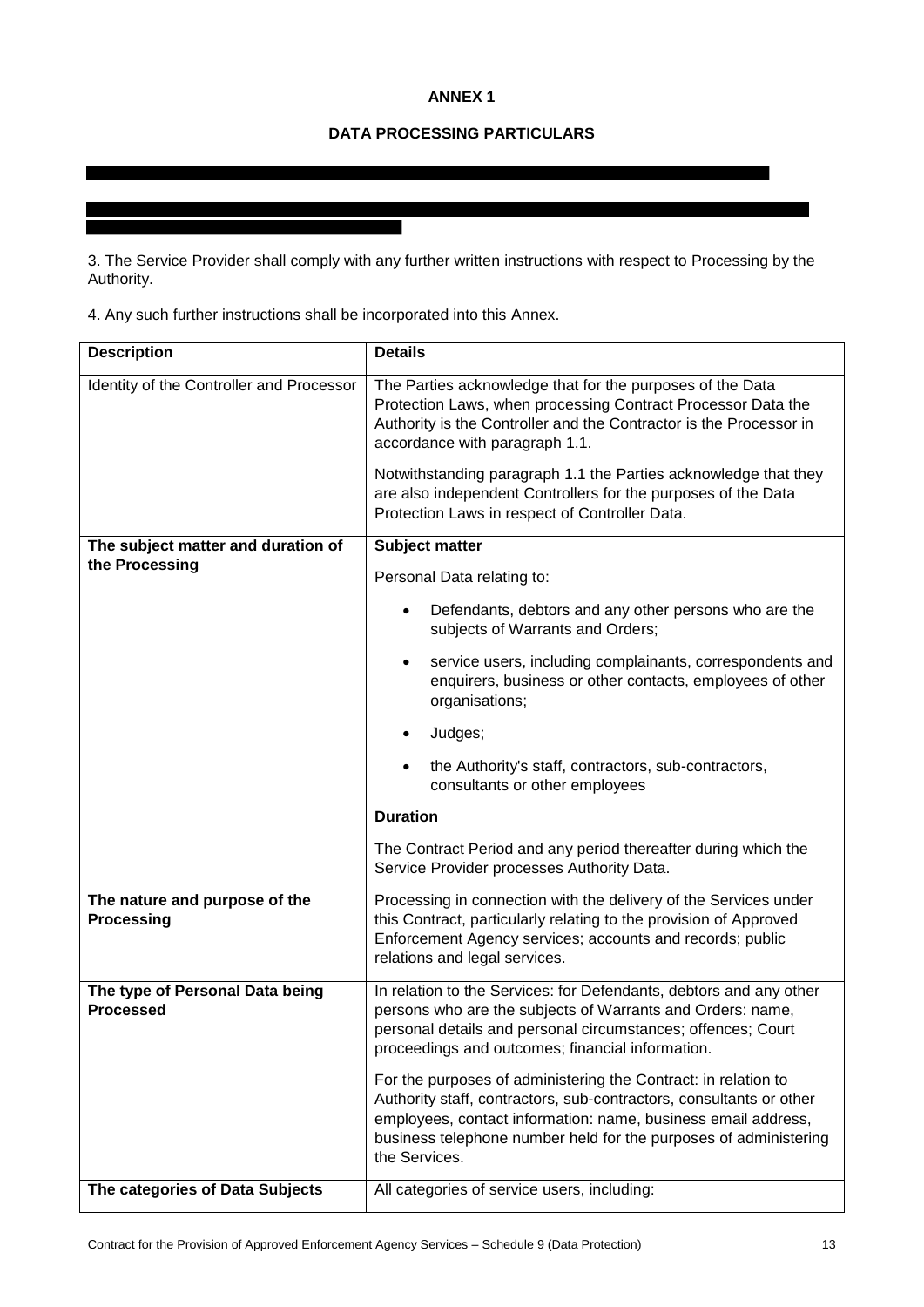|                                                                                                                                                        | Defendants, debtors and any other persons who are the<br>$\bullet$<br>subjects of Warrants and Orders;                                                                                                                                                                                                          |
|--------------------------------------------------------------------------------------------------------------------------------------------------------|-----------------------------------------------------------------------------------------------------------------------------------------------------------------------------------------------------------------------------------------------------------------------------------------------------------------|
|                                                                                                                                                        | service users, including complainants, correspondents and<br>$\bullet$<br>enquirers, business or other contacts, employees of other<br>organisations;                                                                                                                                                           |
|                                                                                                                                                        | the Authority's staff, contractors, sub-contractors,<br>$\bullet$<br>consultants or other employees                                                                                                                                                                                                             |
| Plan for return and destruction of<br>the Personal Data once the<br><b>Processing is complete</b>                                                      | Data retention:                                                                                                                                                                                                                                                                                                 |
| <b>UNLESS any requirement under any</b><br><b>European Union Laws or European</b><br>Union member state Laws to<br>preserve that type of Personal Data | In accordance with item 21, Magistrates Courts Records Retention<br>and Disposition Schedule, all Personal Data processed in<br>connection with the delivery of the services will be retained for 6<br>years from the date processing is complete on the customer's last<br>active case, with the exception of: |
|                                                                                                                                                        | Video and audio recordings (retained for 1 year from<br>recording date)                                                                                                                                                                                                                                         |
|                                                                                                                                                        | Evidence of vulnerability containing sensitive information<br>$\bullet$<br>such as health records is retained for 2 days following<br>completion of an accepted vulnerability assessment                                                                                                                        |
|                                                                                                                                                        | Evidence from a new occupier of an address recorded for<br>$\bullet$<br>a defendant confirming that the defendant is no longer<br>resident is retained for 2 days following acceptance of the<br>evidence                                                                                                       |
|                                                                                                                                                        | Data destruction                                                                                                                                                                                                                                                                                                |
|                                                                                                                                                        | All Personal Data is stored electronically on the Service Provider's<br>case management system, Edge.                                                                                                                                                                                                           |
|                                                                                                                                                        | Edge uses two data stores - a PostgreSQL relational database for<br>structured data and an object store (AWS S3) for unstructured data<br>such as photos and scans. The structured data is deleted using an<br>update report that overwrites the personal data with the X<br>character.                         |
|                                                                                                                                                        | The unstructured object is overwritten with a text placeholder file<br>explaining that the data has been removed under the Service<br>Provider Data Retention Policy.                                                                                                                                           |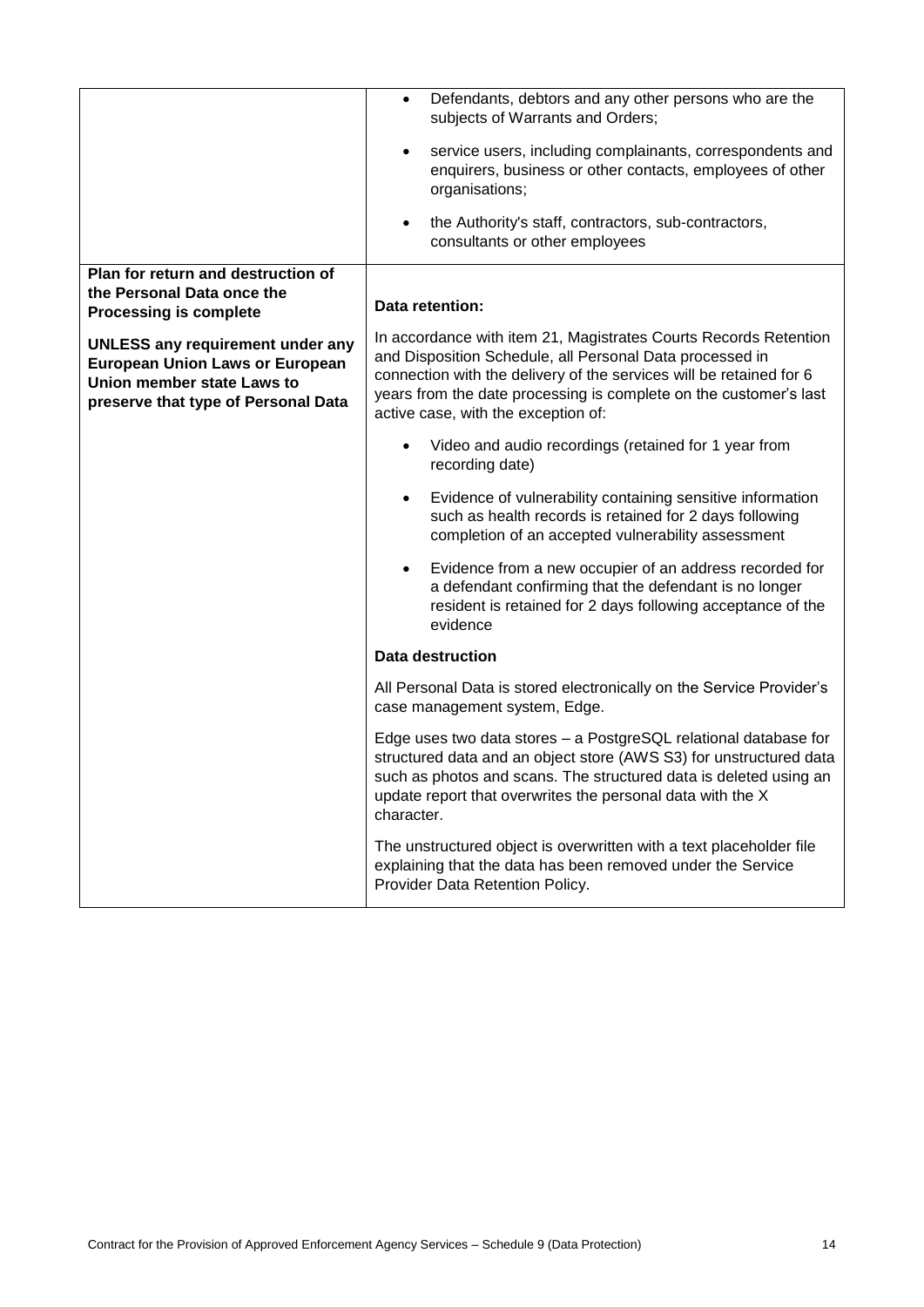# **ANNEX 2**

# **LAWFUL BASIS FOR SHARING AND USE**

| <b>Part of Controller Purpose</b>                                                                | <b>Lawful Basis of Use for Purpose</b>                                                                                                                                                                                                                                              |
|--------------------------------------------------------------------------------------------------|-------------------------------------------------------------------------------------------------------------------------------------------------------------------------------------------------------------------------------------------------------------------------------------|
| As required for compliance with legal                                                            | <b>Personal Data</b>                                                                                                                                                                                                                                                                |
| or regulatory requirements including<br>(audit obligations) and the operation<br>of the contract | Public Task, under Article 6 of the GDPR.                                                                                                                                                                                                                                           |
|                                                                                                  | <b>Special Category Personal Data (under GDPR)</b>                                                                                                                                                                                                                                  |
|                                                                                                  | Necessary for the performance of a task carried out in the<br>public interest or in the exercise of official authority vested<br>in the Authority and otherwise in its legitimate interests to<br>facilitate the execution of Warrants in a reasonable and<br>proportionate manner. |
|                                                                                                  | Administration of Justice includes;                                                                                                                                                                                                                                                 |
|                                                                                                  | Criminal and civil enforcement of fines;                                                                                                                                                                                                                                            |
|                                                                                                  | Research for the development of justice policies<br>and statistics and                                                                                                                                                                                                              |
|                                                                                                  | To improve the services.                                                                                                                                                                                                                                                            |
|                                                                                                  | Personal Data relating to criminal allegations and/or<br>offences                                                                                                                                                                                                                   |
|                                                                                                  | Article 10 of the GDPR.                                                                                                                                                                                                                                                             |
| Sharing Controller Data with the<br>Authority.                                                   | <b>Personal Data</b>                                                                                                                                                                                                                                                                |
|                                                                                                  | Legitimate Interest under Article 6 of the GDPR.                                                                                                                                                                                                                                    |
|                                                                                                  | <b>Special Category Personal Data (under GDPR)</b>                                                                                                                                                                                                                                  |
|                                                                                                  | It is in the substantial public interest under Article 9 of the<br>GDPR - in particular, to protect the interests of vulnerable<br>people (based on paragraph 18 of Schedule 1 of the Data<br>Protection Act 2018, safeguarding of children and<br>individuals at risk).            |
|                                                                                                  | Personal Data relating to criminal allegations and/or<br>offences                                                                                                                                                                                                                   |
|                                                                                                  | Paragraph 34 (Judicial acts) of Part 3 of Schedule 1 of the<br>Data Protection Act 2018, and Article 10 under GDPR.                                                                                                                                                                 |
|                                                                                                  |                                                                                                                                                                                                                                                                                     |